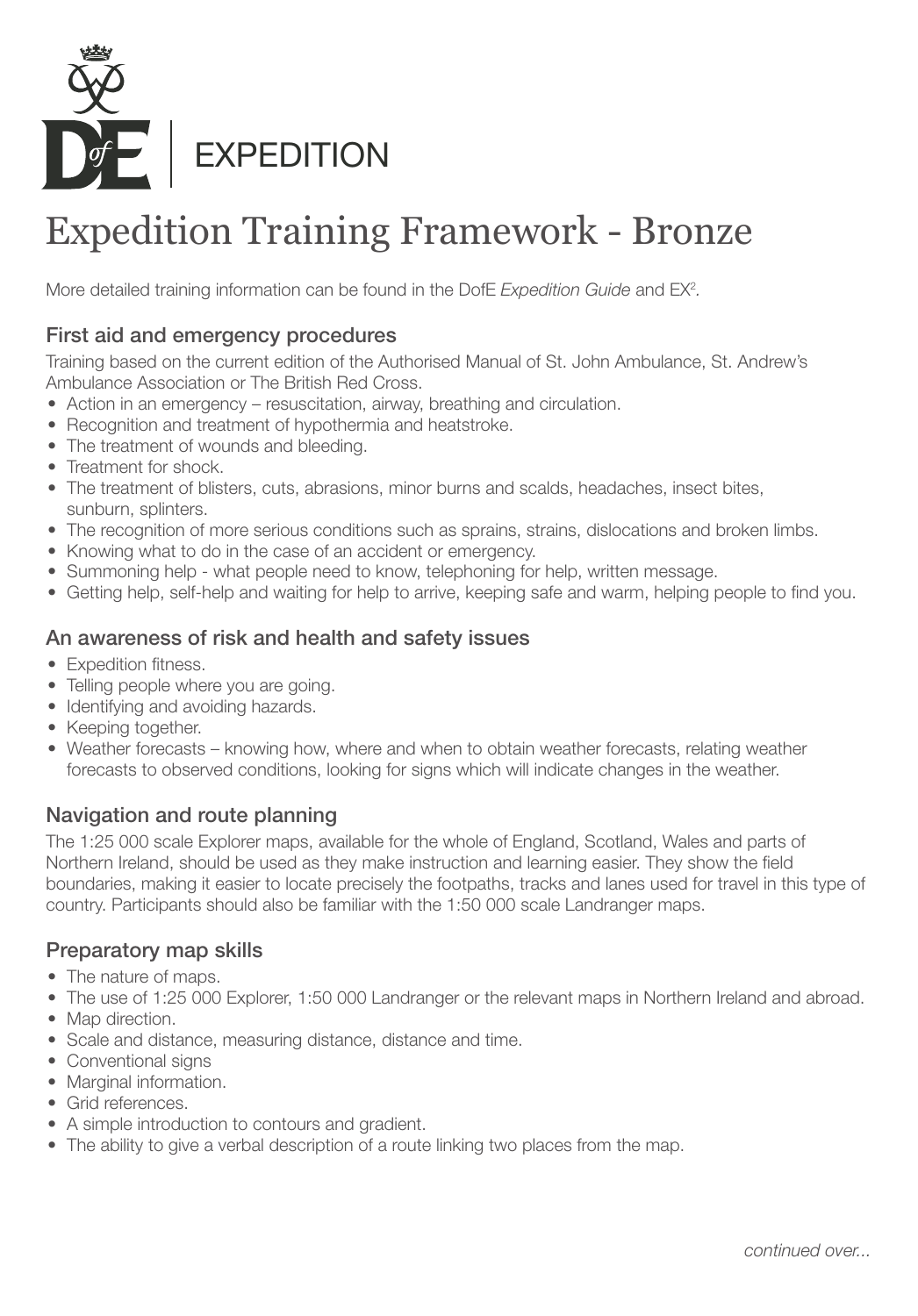### Practical map skills

- Setting the map.
- Locating position from the map.
- Determining geographical direction and direction of travel from the map.
- Checking the direction of paths using the set map.
- Identifying features in the countryside by using the map.
- Locating features marked on the map in the countryside.
- Planning a route, preparing a simple route card.
- Following a planned route.

### Compass skills

The introduction of the compass at Bronze level should be at a basic level.

- The care of the compass.
- Direction from the compass in terms of the cardinal and the four intercardinal points.
- Setting the map by the compass
- Finding a direction

## Campcraft, equipment and hygiene

- Choosing suitable clothing, footwear and emergency equipment and knowing how to use it.
- Choosing and caring for camping gear.
- Packing a rucksack or for waterborne expeditions a suitable waterproof container, waterproofing the contents, always keeping the weight down to a minimum, and about a quarter of the body weight when walking.
- A rucksack safe lifting technique.
- Choosing a campsite, arrangements for water, cooking and sanitation, refuse disposal, fire precautions.
- Pitching and striking tents.

# Food and cooking

- Cooking and the use of stoves.
- Safety procedures and precautions which must be observed when using stoves and handling fuels.
- Follow the stove safety instructions.
- Cooking substantial meals under camp conditions.

# Countryside, Highway and Water Sports Safety Codes

- Understanding the spirit and content of the Countryside Code.
- The avoidance of noise and disturbance to rural communities.
- A thorough knowledge of the content of the Highway Code with special emphasis on specific modes of travel such as horse riding or cycling if they are to be utilised during the expedition.
- If undertaking a water based expedition, a thorough knowledge of the Water Sports Safety Code.

## Observation recording and presentations

- Choosing an aim.
- Developing observation skills and different methods of recording information.
- Skills relevant to the method of presentation.
- Researching relevant information.

#### **Teambuilding**

The Expedition section involves participants working together as a team in order to complete the expedition. Teambuilding should permeate all expedition training and can be enhanced through team-building exercises and regular reviews so that when the group sets out on the qualifying expedition, participants are able to work together as an effective and cohesive unit.